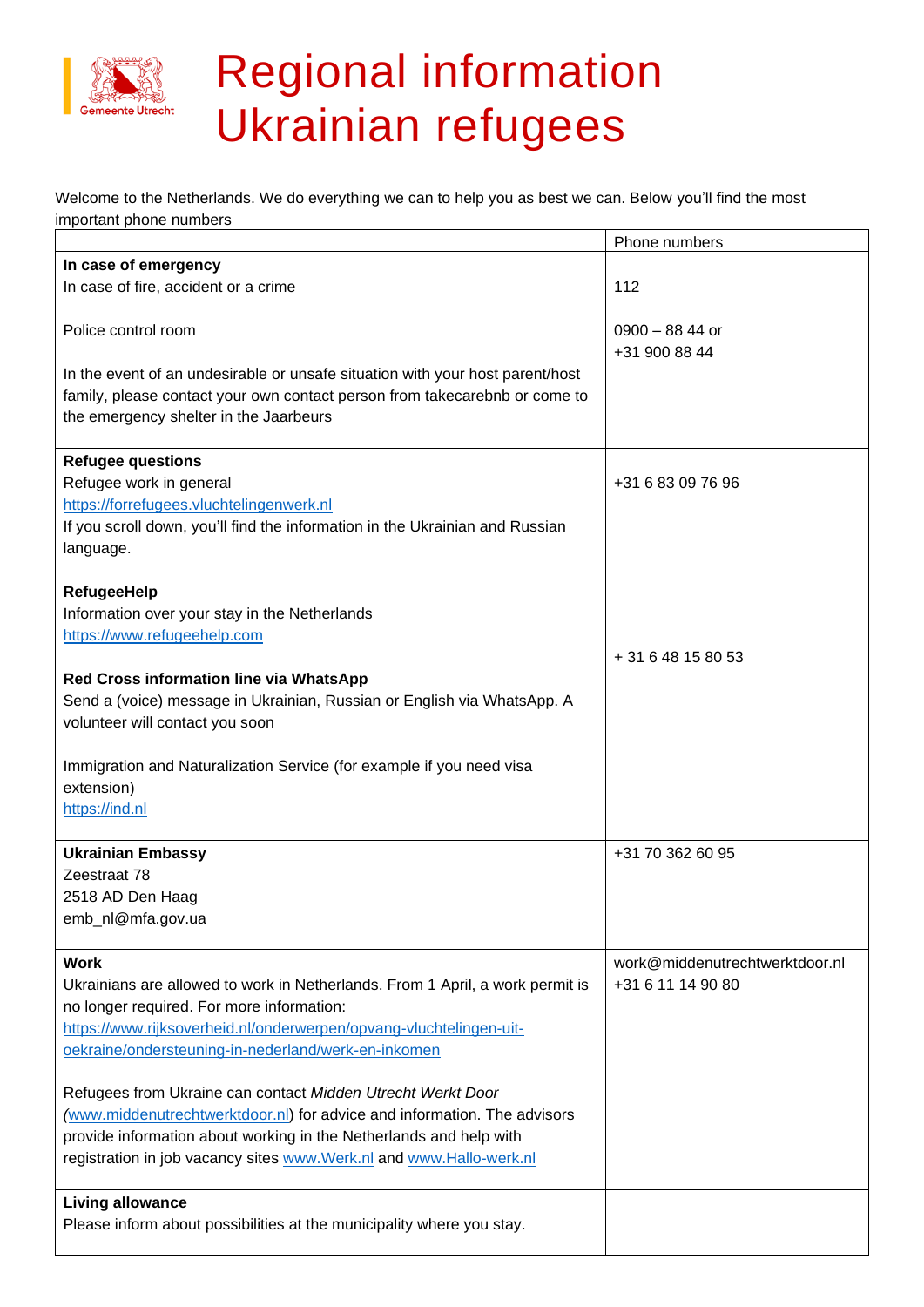| <b>Registration in municipality</b><br>Please inform about possibilities at the municipality where you stay.                                                                                                                                                                                                                                                                                                    |                                               |
|-----------------------------------------------------------------------------------------------------------------------------------------------------------------------------------------------------------------------------------------------------------------------------------------------------------------------------------------------------------------------------------------------------------------|-----------------------------------------------|
| <b>Doctor</b><br>If you need a doctor or medical support, please ask at the reception or look in<br>the information folder of the hotel where you currently stay.<br>Or find a doctor near your place of residence via<br>https://www.zorgkaartnederland.nl/huisarts                                                                                                                                            |                                               |
| Costs:<br>Refugees are entitled to basic care based on their Ukraine document.<br>Care provider can declare costs via CAK.                                                                                                                                                                                                                                                                                      |                                               |
| Corona<br>Information: Коронавірус - Pharos                                                                                                                                                                                                                                                                                                                                                                     |                                               |
| Youth health care GGDrU (0 to 18 years)                                                                                                                                                                                                                                                                                                                                                                         | 033-460 00 46 (ask for Service<br>Center JGZ) |
| Here you can go to the consultation office, for (free) vaccinations for babies<br>and children, and questions about health and raising children from 0 to 18<br>years.                                                                                                                                                                                                                                          | or jeugdgezondheidszorg@ggdru.nl              |
| Youth health care is free                                                                                                                                                                                                                                                                                                                                                                                       |                                               |
| <b>School</b><br>Parents with children up to the age of 12 can inquire about this with the<br>municipality where they stay.<br>(Parents with) children in the age from 12 - 18 years can make an<br>appointment for an intake with Ithaka, via www.ithaka-isk.nl/aanmelden-<br>oekraiense-leerlingen-12-18-jaar<br>(in Dutch and English).<br>With questions about studying in Utrecht, please go to www.UAF.nl |                                               |
| <b>Host families</b>                                                                                                                                                                                                                                                                                                                                                                                            |                                               |
| <b>Red Cross helpline</b><br>For questions, advice and support<br>Monday to Friday from 9:00 am to 9:00 pm                                                                                                                                                                                                                                                                                                      | +31 70 44 55 888                              |
| <b>Pets</b><br>Animals entering the Netherlands must be examined and registered by a<br>veterinarian. You can make an appointment for this (free of charge) via<br>Help for animals from Ukraine<br>www.hulpvoordierenuitoekraine.nl (information also in Eng, Ukr, Russ)                                                                                                                                       |                                               |
| info@hulpvoordierenuitoekraine.nl<br>Here you can go for vaccinations, pet supplies or temporary shelter for your<br>pet                                                                                                                                                                                                                                                                                        | +31 88 811 33 33                              |
| Animal ambulance (in case of emergency)<br>https://www.dierenambulanceutrecht.nl                                                                                                                                                                                                                                                                                                                                |                                               |